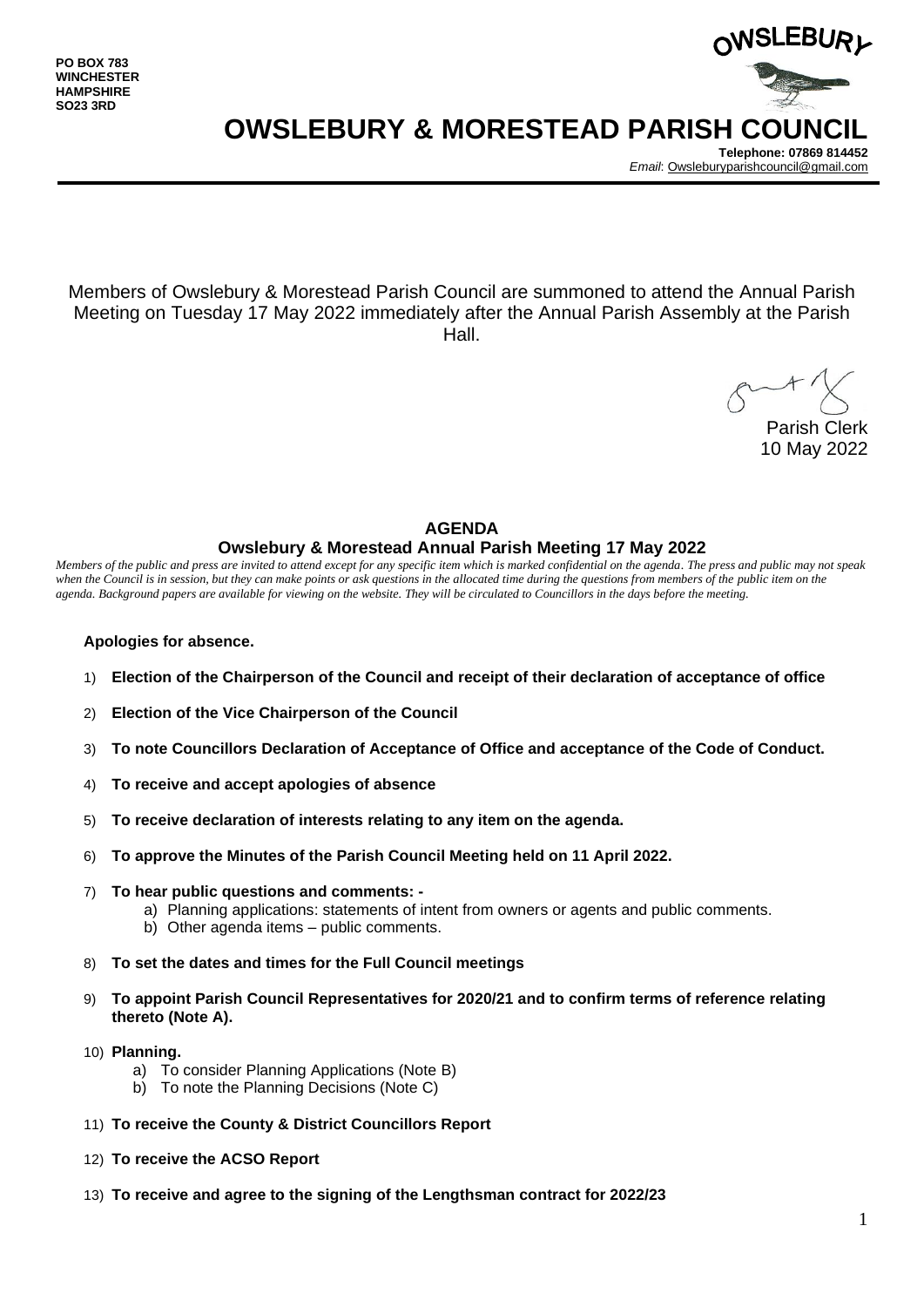

**Telephone: 07869 814452** *Email*[: Owsleburyparishcouncil@gmail.com](mailto:Owsleburyparishcouncil@gmail.com)

- 14) **To receive correspondence from a resident regarding the noise from the Motocross**
- 15) **To receive and note the play area inspection**
- 16) **To receive a report on the Pavilion and Sports Ground**
- 17) **To agree on the demolition of the Pavilion and agree to apply for an application to determine if prior approval is required for the demolition of the Pavilion**

#### 18) **Finance, administration, and statutory matters**

- a) To authorise the list of payments and appointment of two Cllrs to finish the payment process
- b) To approve the signing of Aprils bank reconciliation by the Chairman
- c) To receive and approve the Standing Orders for 2022/23
- d) To receive and approve the Financial Regulations 2022/23
- e) To receive and note the Internal Auditors Report for the Year 2021/22
- f) To approve Section 1 of Annual Governance and Accountability Return 2021/22 and to authorise the Chairman to sign the statement on the Councils behalf
- g) To approve section 2 'Accounting Statements 2020/21 of the Annual Governance and Accounting Return 2021/22 and to authorise the Chairman to sign the statement on the Councils behalf.
- h) To receive and consider the quotes for the Council's insurance arrangements and agreement on a suitable policy
- i) To receive correspondence from HCC regarding the Consultation on Special Engineering Difficult Designation and agreement on the Council's response
- j) To receive correspondence from HCC regarding Hampshire's new Local Transport Plan

#### 19) **Information exchange and Agenda items for next meeting**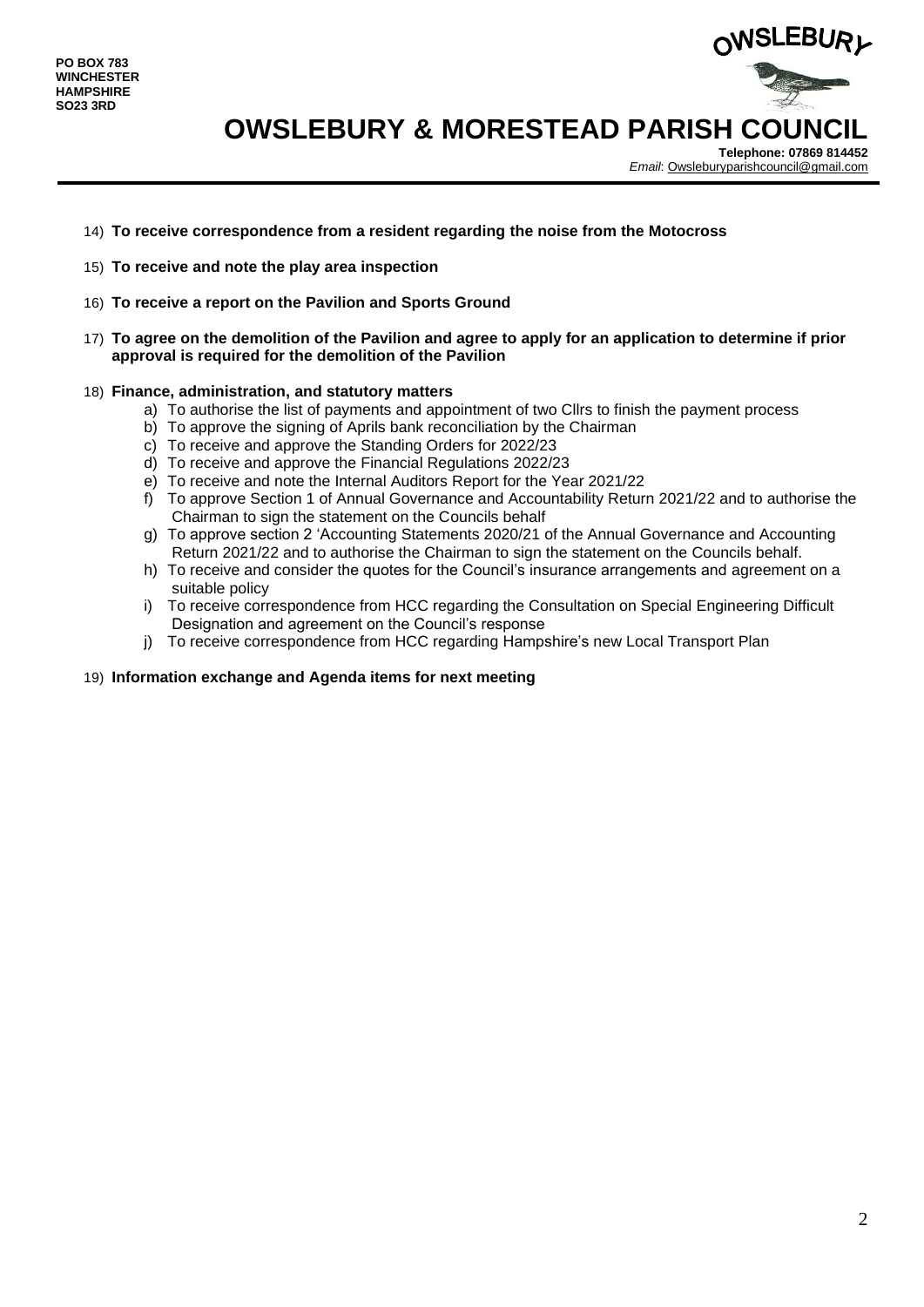

**Telephone: 07869 814452** *Email*[: Owsleburyparishcouncil@gmail.com](mailto:Owsleburyparishcouncil@gmail.com)

### **NOTE A: ROLE OF PARISH COUNCIL REPRESENTATIVES.**

- 1. The Parish Council may appoint a Councillors or Councillors to as act as Parish Council Representative for specific matters. Such appointments may be made at any time during the Council year but cease at the May meeting of the Parish Council.
- 2. The Parish Council Representative's role includes:
	- a. to gather and keep abreast of information on their specialist area through research, discussion with WCC or other bodies or attendance at outside events or committees previously agreed by the Parish Council.
	- b. to listen to concerns of Parishioners, assess their importance and whether there is commonality of view amongst Parishioners, and to report such concerns to the Parish Council.
	- c. to keep any fellow Representative informed of developments or communications.
	- d. to update the Clerk periodically so as to avoid duplication with other areas of Parish Council work.
	- e. to recommend to the Parish Council policies or actions which may be beneficial to Parishioners, for debate and decision by the Parish Council.
	- f. when specifically mandated by the Parish Council, to represent the Parish Council's decisions to outside bodies;
- 3. The Parish Council Representative is not empowered to make any decisions on behalf of the Parish Council but can only make recommendation for the Parish Council to debate and determine.
- 4. All formal communications with the press and outside bodies should, as always, be conducted through the Parish Clerk, unless the Parish Council specifically determines otherwise.
- 5. In order to ensure the role of the Parish Council Representative is effective, Councillors should refer any significant matter brought to their attention on a subject not within their Parish Council Representative role, to the appropriate Parish Council Representative. Similarly, unless determined otherwise by the Parish Council, Councillors should not become directly involved in any significant matter for which another Parish Councillor has been appointed Representative.

Originally adopted by the Parish Council June 2013 and re-confirmed annually.

### **NOTE B: PLANNING APPLICATIONS.**

| SDNP/22/02086/LDE    | The Manor, Jackmans Hill, Morestead, Hampshire, SO21 1LZ              |
|----------------------|-----------------------------------------------------------------------|
| Proposal             | Residential Garden land. See Attached Application                     |
| <b>Comments Date</b> | 27/05/22                                                              |
|                      |                                                                       |
| SDNP/21/00290/FUL    | Matterley Farm, Alresford Road, Ovington, Winchester, Hampshire, SO24 |

|          | 0HU                                                                        |
|----------|----------------------------------------------------------------------------|
| Proposal | A change of use of land from agriculture to mixed agriculture and holding  |
|          | of one music festival event for a number of attendees not exceeding        |
|          | 75,999 (plus 1,000 attendees on Sunday for local residents) in any         |
|          | calendar year including retention of wooden structures within woodland     |
|          | and minor alterations to existing access on A31, both associated with      |
|          | festival use. Storage containers (storage use associated with music event) |
|          |                                                                            |